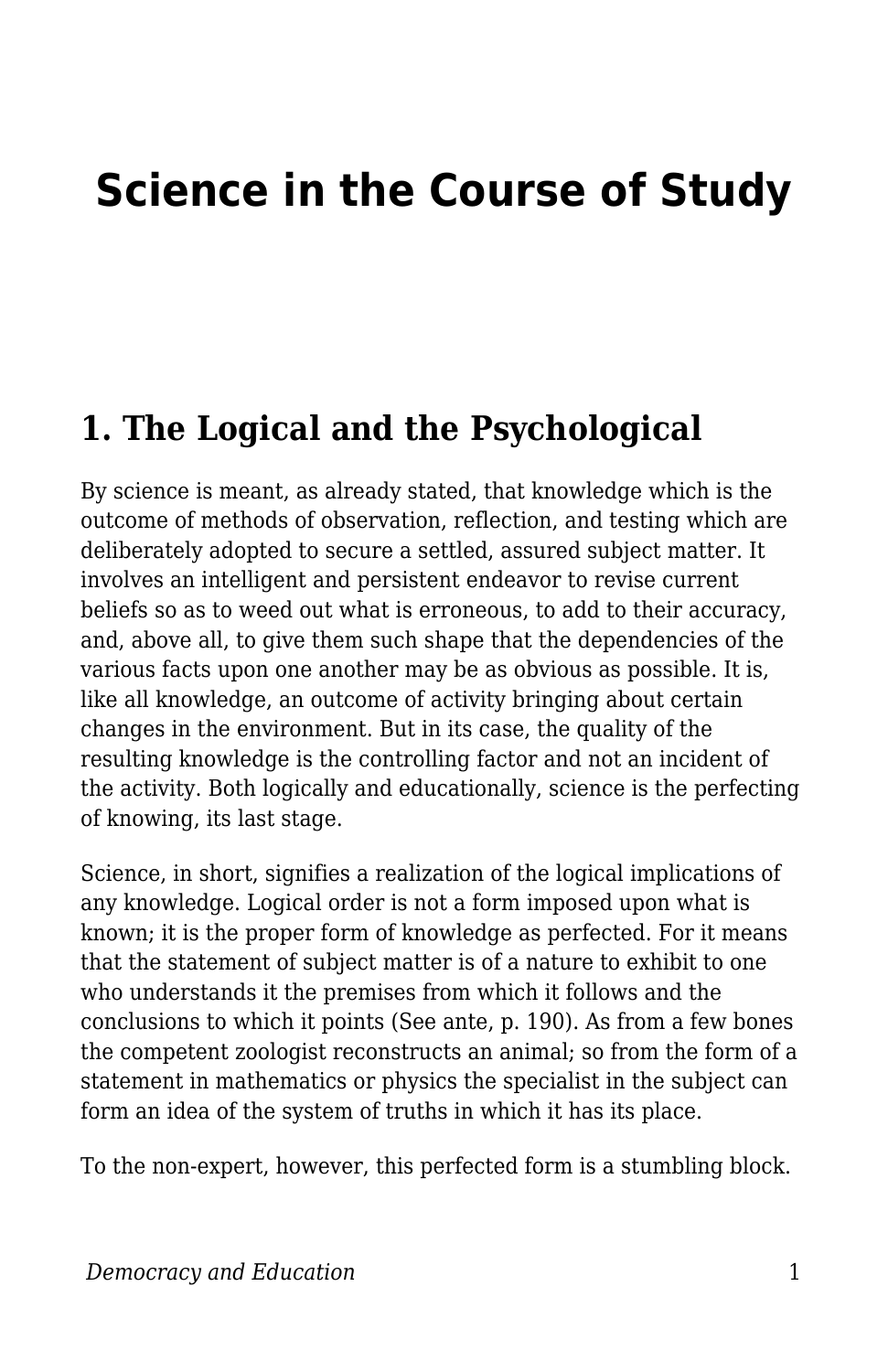Just because the material is stated with reference to the furtherance of knowledge as an end in itself, its connections with the material of everyday life are hidden. To the layman the bones are a mere curiosity. Until he had mastered the principles of zoology, his efforts to make anything out of them would be random and blind. From the standpoint of the learner scientific form is an ideal to be achieved, not a starting point from which to set out. It is, nevertheless, a frequent practice to start in instruction with the rudiments of science somewhat simplified. The necessary consequence is an isolation of science from significant experience. The pupil learns symbols without the key to their meaning. He acquires a technical body of information without ability to trace its connections with the objects and operations with which he is familiar - often he acquires simply a peculiar vocabulary. There is a strong temptation to assume that presenting subject matter in its perfected form provides a royal road to learning. What more natural than to suppose that the immature can be saved time and energy, and be protected from needless error by commencing where competent inquirers have left off? The outcome is written large in the history of education. Pupils begin their study of science with texts in which the subject is organized into topics according to the order of the specialist. Technical concepts, with their definitions, are introduced at the outset. Laws are introduced at a very early stage, with at best a few indications of the way in which they were arrived at. The pupils learn a "science" instead of learning the scientific way of treating the familiar material of ordinary experience. The method of the advanced student dominates college teaching; the approach of the college is transferred into the high school, and so down the line, with such omissions as may make the subject easier.

The chronological method which begins with the experience of the learner and develops from that the proper modes of scientific treatment is often called the "psychological" method in distinction from the logical method of the expert or specialist. The apparent loss of time involved is more than made up for by the superior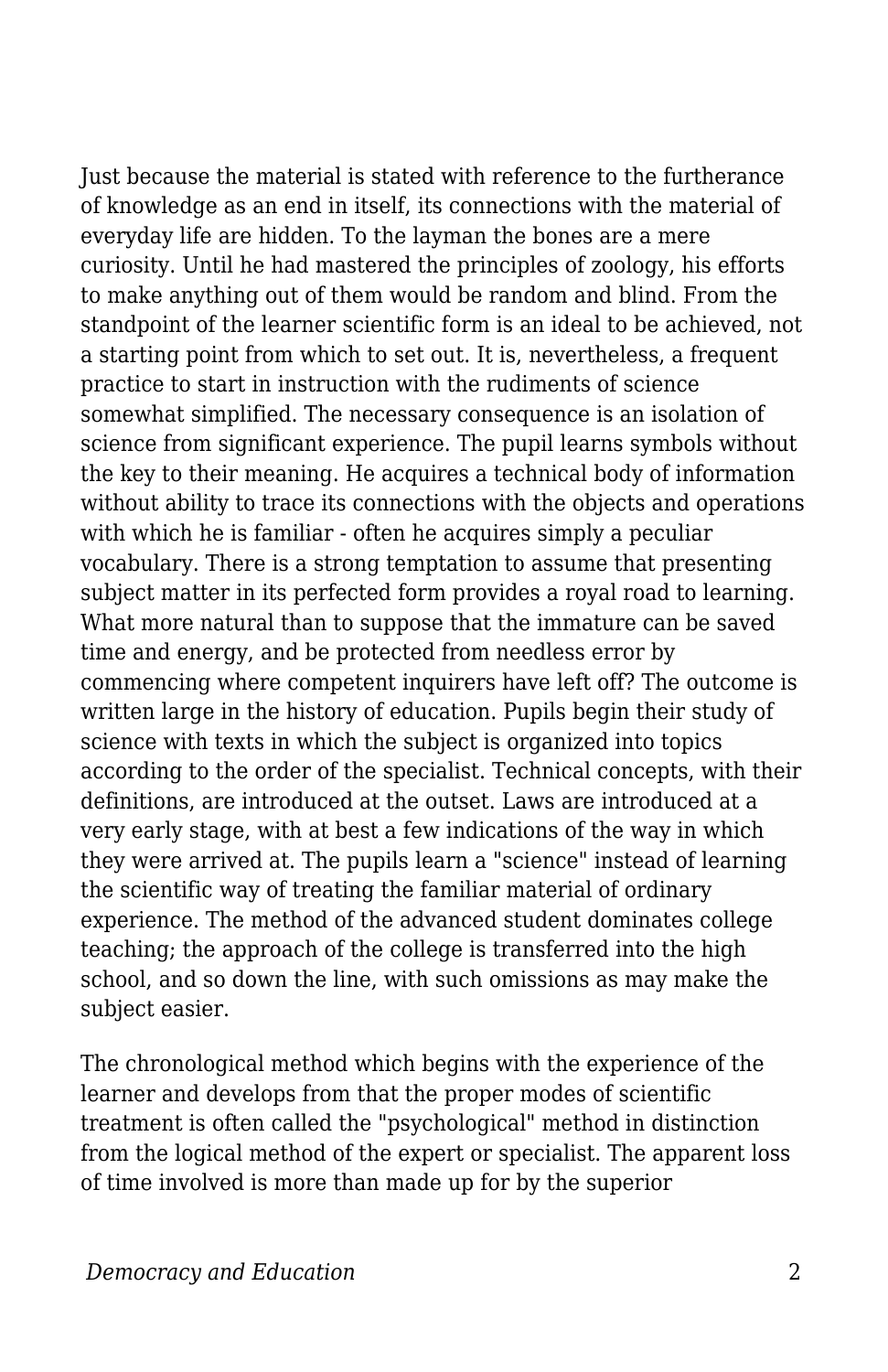understanding and vital interest secured. What the pupil learns he at least understands. Moreover by following, in connection with problems selected from the material of ordinary acquaintance, the methods by which scientific men have reached their perfected knowledge, he gains independent power to deal with material within his range, and avoids the mental confusion and intellectual distaste attendant upon studying matter whose meaning is only symbolic. Since the mass of pupils are never going to become scientific specialists, it is much more important that they should get some insight into what scientific method means than that they should copy at long range and second hand the results which scientific men have reached. Students will not go so far, perhaps, in the "ground covered," but they will be sure and intelligent as far as they do go. And it is safe to say that the few who go on to be scientific experts will have a better preparation than if they had been swamped with a large mass of purely technical and symbolically stated information. In fact, those who do become successful men of science are those who by their own power manage to avoid the pitfalls of a traditional scholastic introduction into it.

The contrast between the expectations of the men who a generation or two ago strove, against great odds, to secure a place for science in education, and the result generally achieved is painful. Herbert Spencer, inquiring what knowledge is of most worth, concluded that from all points of view scientific knowledge is most valuable. But his argument unconsciously assumed that scientific knowledge could be communicated in a ready-made form. Passing over the methods by which the subject matter of our ordinary activities is transmuted into scientific form, it ignored the method by which alone science is science. Instruction has too often proceeded upon an analogous plan. But there is no magic attached to material stated in technically correct scientific form. When learned in this condition it remains a body of inert information. Moreover its form of statement removes it further from fruitful contact with everyday experiences than does the mode of statement proper to literature. Nevertheless that the claims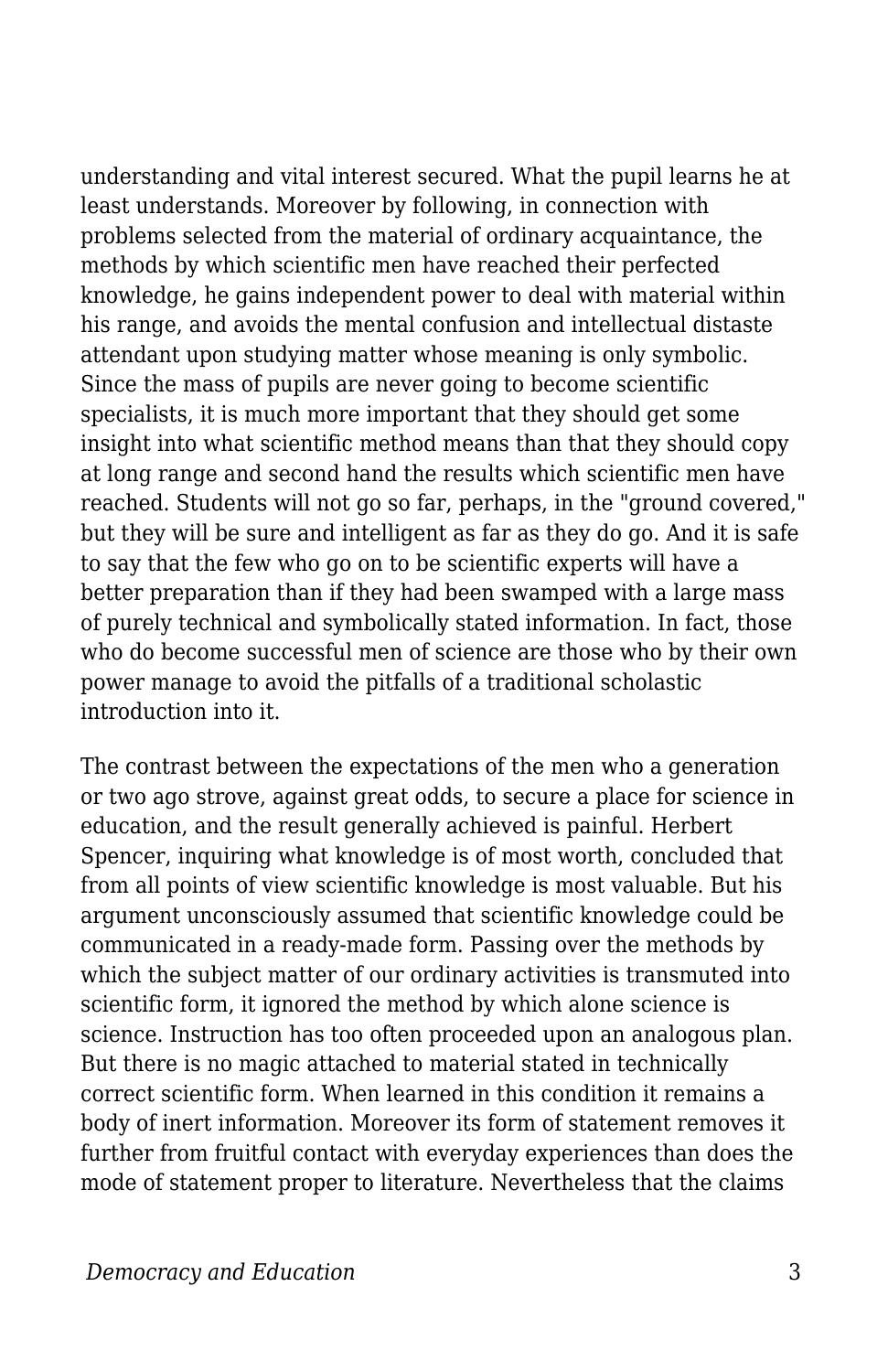made for instruction in science were unjustifiable does not follow. For material so taught is not science to the pupil.

Contact with things and laboratory exercises, while a great improvement upon textbooks arranged upon the deductive plan, do not of themselves suffice to meet the need. While they are an indispensable portion of scientific method, they do not as a matter of course constitute scientific method. Physical materials may be manipulated with scientific apparatus, but the materials may be disassociated in themselves and in the ways in which they are handled, from the materials and processes used out of school. The problems dealt with may be only problems of science: problems, that is, which would occur to one already initiated in the science of the subject. Our attention may be devoted to getting skill in technical manipulation without reference to the connection of laboratory exercises with a problem belonging to subject matter. There is sometimes a ritual of laboratory instruction as well as of heathen religion. 1 It has been mentioned, incidentally, that scientific statements, or logical form, implies the use of signs or symbols. The statement applies, of course, to all use of language. But in the vernacular, the mind proceeds directly from the symbol to the thing signified. Association with familiar material is so close that the mind does not pause upon the sign. The signs are intended only to stand for things and acts. But scientific terminology has an additional use. It is designed, as we have seen, not to stand for the things directly in their practical use in experience, but for the things placed in a cognitive system. Ultimately, of course, they denote the things of our common sense acquaintance. But immediately they do not designate them in their common context, but translated into terms of scientific inquiry. Atoms, molecules, chemical formulae, the mathematical propositions in the study of physics - all these have primarily an intellectual value and only indirectly an empirical value. They represent instruments for the carrying on of science. As in the case of other tools, their significance can be learned only by use. We cannot procure understanding of their meaning by pointing to things, but only by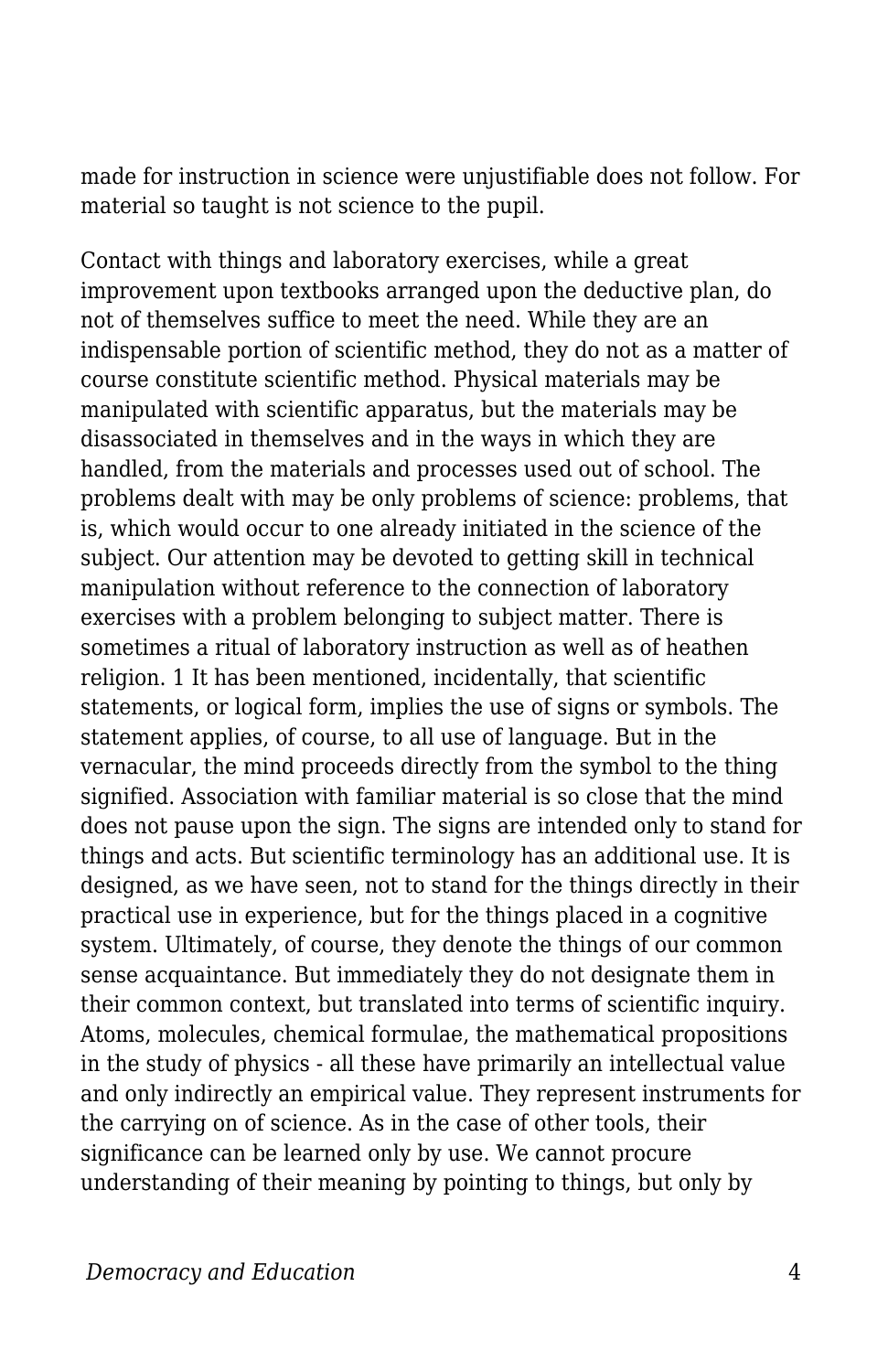pointing to their work when they are employed as part of the technique of knowledge. Even the circle, square, etc., of geometry exhibit a difference from the squares and circles of familiar acquaintance, and the further one proceeds in mathematical science the greater the remoteness from the everyday empirical thing. Qualities which do not count for the pursuit of knowledge about spatial relations are left out; those which are important for this purpose are accentuated. If one carries his study far enough, he will find even the properties which are significant for spatial knowledge giving way to those which facilitate knowledge of other things perhaps a knowledge of the general relations of number. There will be nothing in the conceptual definitions even to suggest spatial form, size, or direction. This does not mean that they are unreal mental inventions, but it indicates that direct physical qualities have been transmuted into tools for a special end - the end of intellectual organization. In every machine the primary state of material has been modified by subordinating it to use for a purpose. Not the stuff in its original form but in its adaptation to an end is important. No one would have a knowledge of a machine who could enumerate all the materials entering into its structure, but only he who knew their uses and could tell why they are employed as they are. In like fashion one has a knowledge of mathematical conceptions only when he sees the problems in which they function and their specific utility in dealing with these problems. "Knowing" the definitions, rules, formulae, etc., is like knowing the names of parts of a machine without knowing what they do. In one case, as in the other, the meaning, or intellectual content, is what the element accomplishes in the system of which it is a member.

#### **2. Science and Social Progress**

Assuming that the development of the direct knowledge gained in occupations of social interest is carried to a perfected logical form, the question arises as to its place in experience. In general, the reply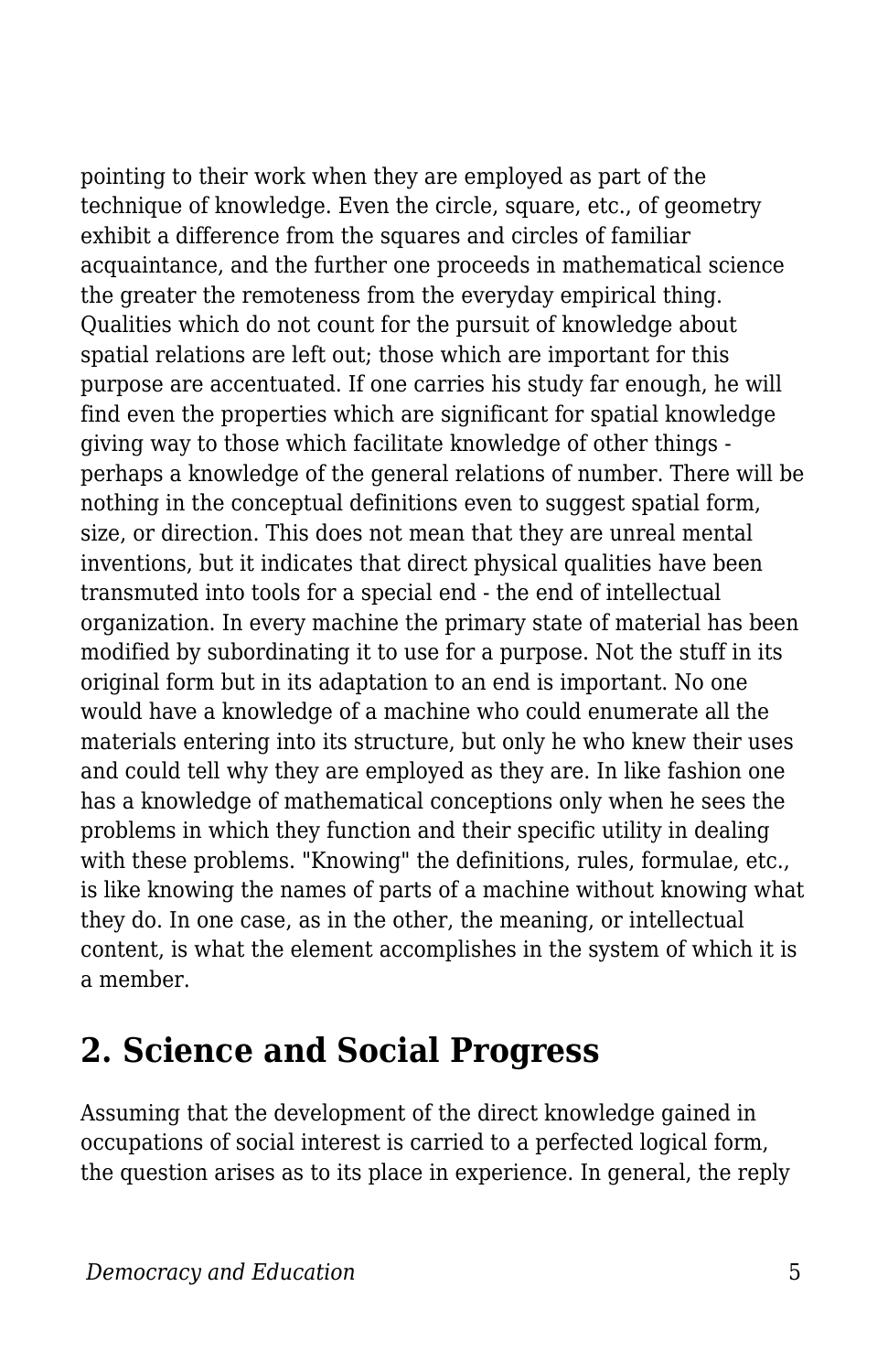is that science marks the emancipation of mind from devotion to customary purposes and makes possible the systematic pursuit of new ends. It is the agency of progress in action. Progress is sometimes thought of as consisting in getting nearer to ends already sought. But this is a minor form of progress, for it requires only improvement of the means of action or technical advance. More important modes of progress consist in enriching prior purposes and in forming new ones. Desires are not a fixed quantity, nor does progress mean only an increased amount of satisfaction. With increased culture and new mastery of nature, new desires, demands for new qualities of satisfaction, show themselves, for intelligence perceives new possibilities of action. This projection of new possibilities leads to search for new means of execution, and progress takes place; while the discovery of objects not already used leads to suggestion of new ends.

That science is the chief means of perfecting control of means of action is witnessed by the great crop of inventions which followed intellectual command of the secrets of nature. The wonderful transformation of production and distribution known as the industrial revolution is the fruit of experimental science. Railways, steamboats, electric motors, telephone and telegraph, automobiles, aeroplanes and dirigibles are conspicuous evidences of the application of science in life. But none of them would be of much importance without the thousands of less sensational inventions by means of which natural science has been rendered tributary to our daily life.

It must be admitted that to a considerable extent the progress thus procured has been only technical: it has provided more efficient means for satisfying preexistent desires, rather than modified the quality of human purposes. There is, for example, no modern civilization which is the equal of Greek culture in all respects. Science is still too recent to have been absorbed into imaginative and emotional disposition. Men move more swiftly and surely to the realization of their ends, but their ends too largely remain what they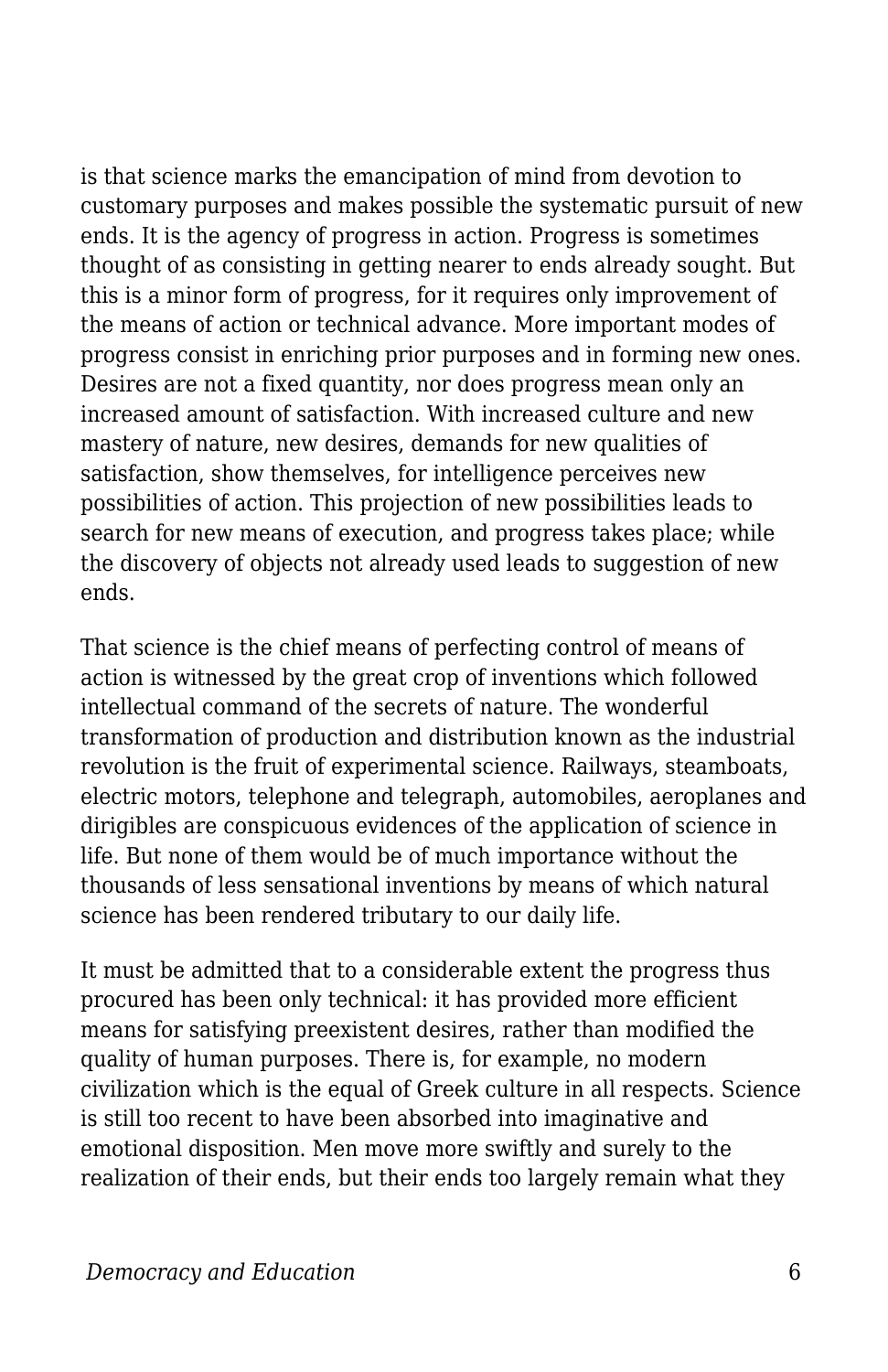were prior to scientific enlightenment. This fact places upon education the responsibility of using science in a way to modify the habitual attitude of imagination and feeling, not leave it just an extension of our physical arms and legs.

The advance of science has already modified men's thoughts of the purposes and goods of life to a sufficient extent to give some idea of the nature of this responsibility and the ways of meeting it. Science taking effect in human activity has broken down physical barriers which formerly separated men; it has immensely widened the area of intercourse. It has brought about interdependence of interests on an enormous scale. It has brought with it an established conviction of the possibility of control of nature in the interests of mankind and thus has led men to look to the future, instead of the past. The coincidence of the ideal of progress with the advance of science is not a mere coincidence. Before this advance men placed the golden age in remote antiquity. Now they face the future with a firm belief that intelligence properly used can do away with evils once thought inevitable. To subjugate devastating disease is no longer a dream; the hope of abolishing poverty is not utopian. Science has familiarized men with the idea of development, taking effect practically in persistent gradual amelioration of the estate of our common humanity.

The problem of an educational use of science is then to create an intelligence pregnant with belief in the possibility of the direction of human affairs by itself. The method of science engrained through education in habit means emancipation from rule of thumb and from the routine generated by rule of thumb procedure. The word empirical in its ordinary use does not mean "connected with experiment," but rather crude and unrational. Under the influence of conditions created by the non-existence of experimental science, experience was opposed in all the ruling philosophies of the past to reason and the truly rational. Empirical knowledge meant the knowledge accumulated by a multitude of past instances without intelligent insight into the principles of any of them. To say that medicine was empirical meant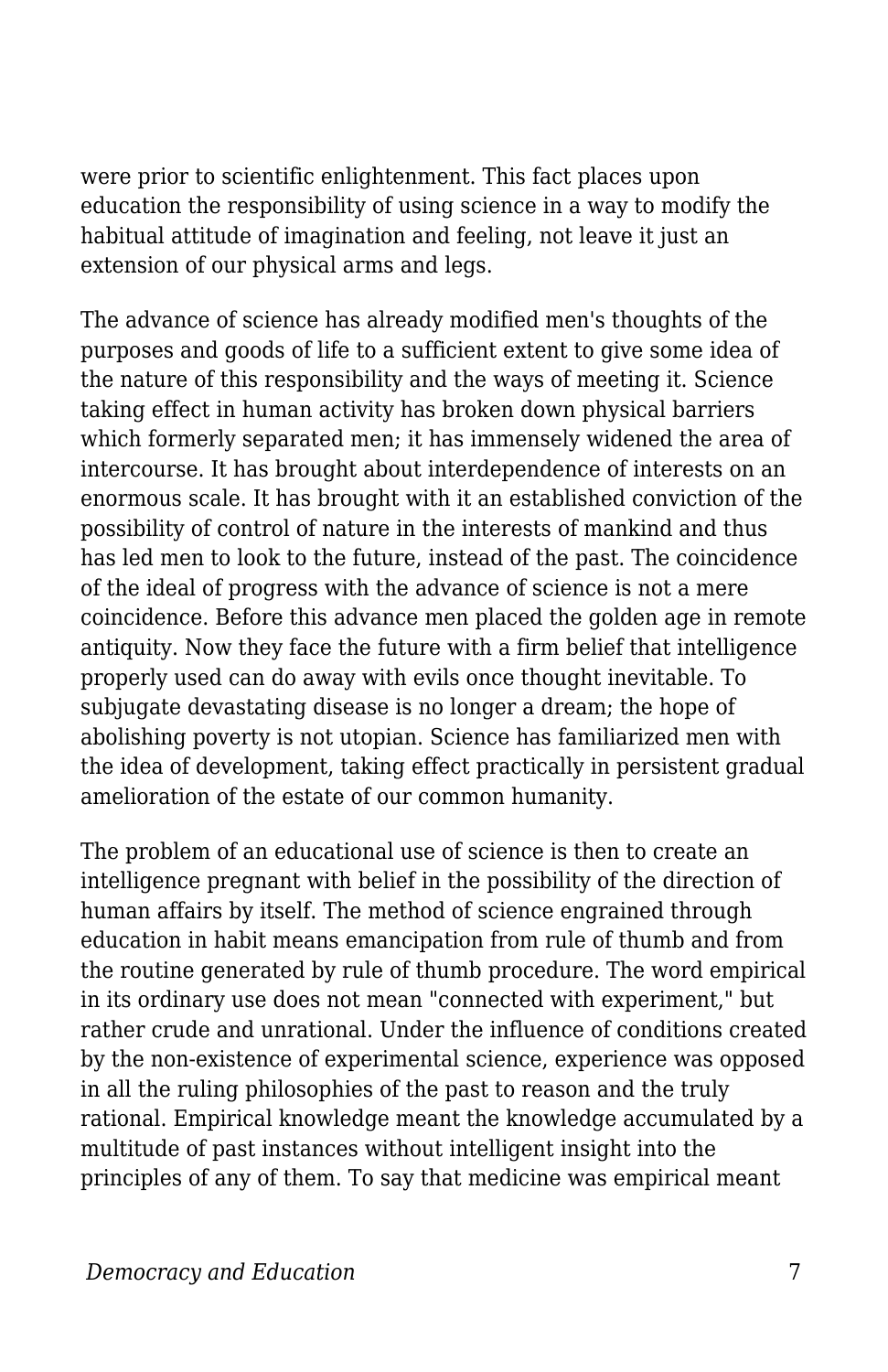that it was not scientific, but a mode of practice based upon accumulated observations of diseases and of remedies used more or less at random. Such a mode of practice is of necessity happy-golucky; success depends upon chance. It lends itself to deception and quackery. Industry that is "empirically" controlled forbids constructive applications of intelligence; it depends upon following in an imitative slavish manner the models set in the past. Experimental science means the possibility of using past experiences as the servant, not the master, of mind. It means that reason operates within experience, not beyond it, to give it an intelligent or reasonable quality. Science is experience becoming rational. The effect of science is thus to change men's idea of the nature and inherent possibilities of experience. By the same token, it changes the idea and the operation of reason. Instead of being something beyond experience, remote, aloof, concerned with a sublime region that has nothing to do with the experienced facts of life, it is found indigenous in experience: - the factor by which past experiences are purified and rendered into tools for discovery and advance.

The term "abstract" has a rather bad name in popular speech, being used to signify not only that which is abstruse and hard to understand, but also that which is far away from life. But abstraction is an indispensable trait in reflective direction of activity. Situations do not literally repeat themselves. Habit treats new occurrences as if they were identical with old ones; it suffices, accordingly, when the different or novel element is negligible for present purposes. But when the new element requires especial attention, random reaction is the sole recourse unless abstraction is brought into play. For abstraction deliberately selects from the subject matter of former experiences that which is thought helpful in dealing with the new. It signifies conscious transfer of a meaning embedded in past experience for use in a new one. It is the very artery of intelligence, of the intentional rendering of one experience available for guidance of another.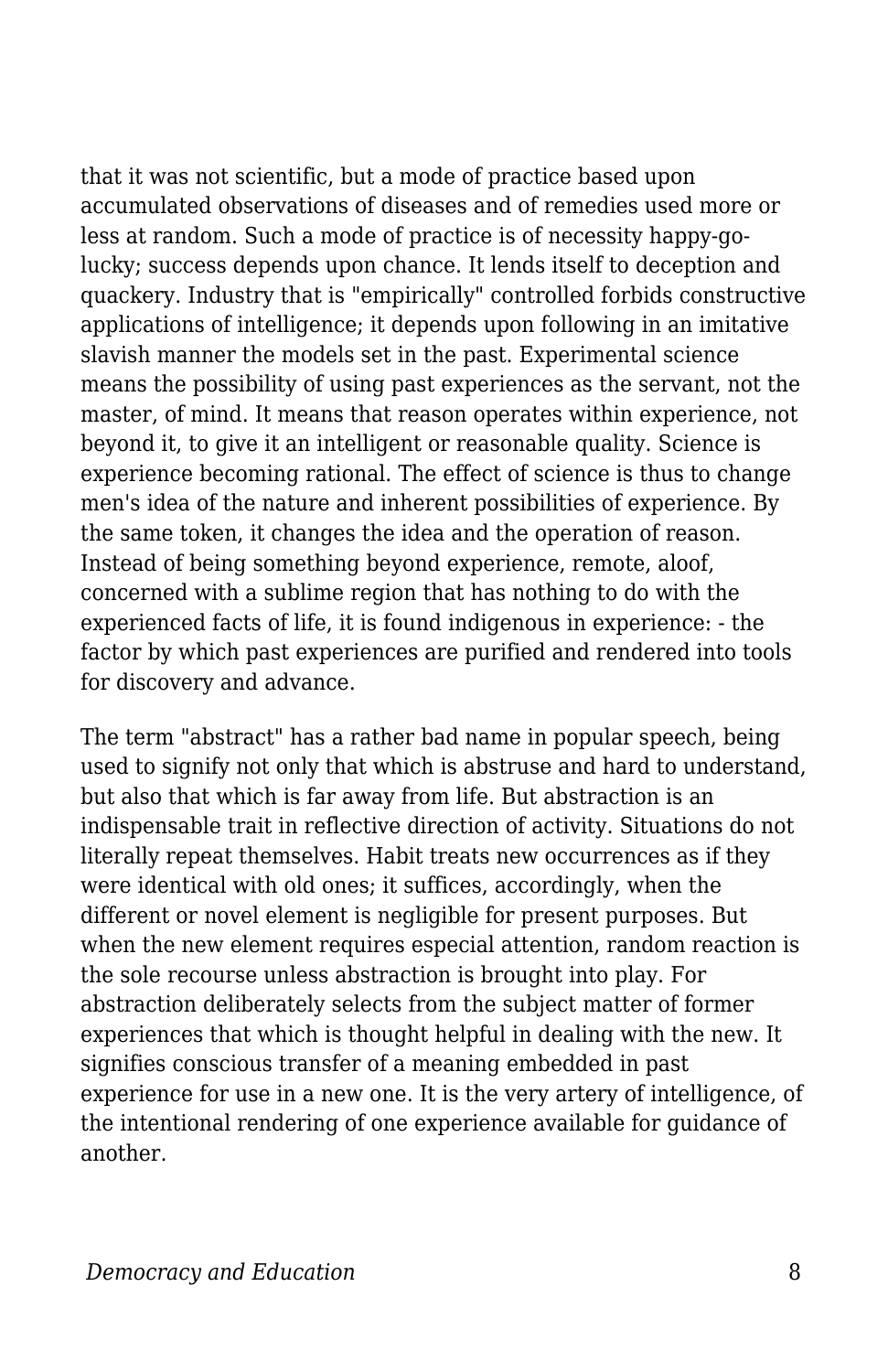Science carries on this working over of prior subject matter on a large scale. It aims to free an experience from all which is purely personal and strictly immediate; it aims to detach whatever it has in common with the subject matter of other experiences, and which, being common, may be saved for further use. It is, thus, an indispensable factor in social progress. In any experience just as it occurs there is much which, while it may be of precious import to the individual implicated in the experience, is peculiar and unreduplicable. From the standpoint of science, this material is accidental, while the features which are widely shared are essential. Whatever is unique in the situation, since dependent upon the peculiarities of the individual and the coincidence of circumstance, is not available for others; so that unless what is shared is abstracted and fixed by a suitable symbol, practically all the value of the experience may perish in its passing. But abstraction and the use of terms to record what is abstracted put the net value of individual experience at the permanent disposal of mankind. No one can foresee in detail when or how it may be of further use. The man of science in developing his abstractions is like a manufacturer of tools who does not know who will use them nor when. But intellectual tools are indefinitely more flexible in their range of adaptation than other mechanical tools.

Generalization is the counterpart of abstraction. It is the functioning of an abstraction in its application to a new concrete experience, - its extension to clarify and direct new situations. Reference to these possible applications is necessary in order that the abstraction may be fruitful, instead of a barren formalism ending in itself. Generalization is essentially a social device. When men identified their interests exclusively with the concerns of a narrow group, their generalizations were correspondingly restricted. The viewpoint did not permit a wide and free survey. Men's thoughts were tied down to a contracted space and a short time, - limited to their own established customs as a measure of all possible values. Scientific abstraction and generalization are equivalent to taking the point of view of any man, whatever his location in time and space. While this emancipation from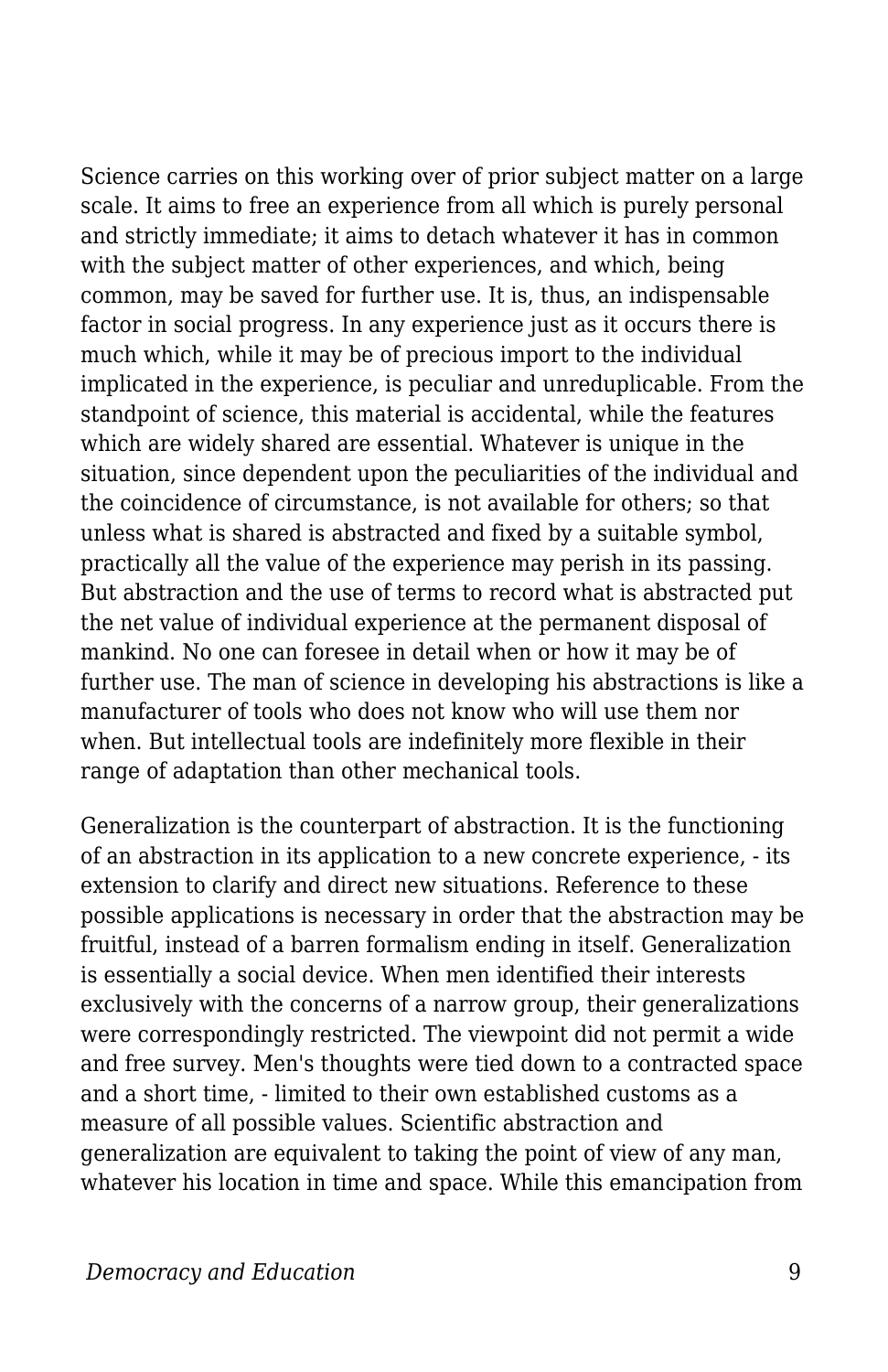the conditions and episodes of concrete experiences accounts for the remoteness, the "abstractness," of science, it also accounts for its wide and free range of fruitful novel applications in practice. Terms and propositions record, fix, and convey what is abstracted. A meaning detached from a given experience cannot remain hanging in the air. It must acquire a local habitation. Names give abstract meanings a physical locus and body. Formulation is thus not an afterthought or by-product; it is essential to the completion of the work of thought. Persons know many things which they cannot express, but such knowledge remains practical, direct, and personal. An individual can use it for himself; he may be able to act upon it with efficiency. Artists and executives often have their knowledge in this state. But it is personal, untransferable, and, as it were, instinctive. To formulate the significance of an experience a man must take into conscious account the experiences of others. He must try to find a standpoint which includes the experience of others as well as his own. Otherwise his communication cannot be understood. He talks a language which no one else knows. While literary art furnishes the supreme successes in stating of experiences so that they are vitally significant to others, the vocabulary of science is designed, in another fashion, to express the meaning of experienced things in symbols which any one will know who studies the science. Aesthetic formulation reveals and enhances the meaning of experiences one already has; scientific formulation supplies one with tools for constructing new experiences with transformed meanings.

To sum up: Science represents the office of intelligence, in projection and control of new experiences, pursued systematically, intentionally, and on a scale due to freedom from limitations of habit. It is the sole instrumentality of conscious, as distinct from accidental, progress. And if its generality, its remoteness from individual conditions, confer upon it a certain technicality and aloofness, these qualities are very different from those of merely speculative theorizing. The latter are in permanent dislocation from practice; the former are temporarily detached for the sake of wider and freer application in later concrete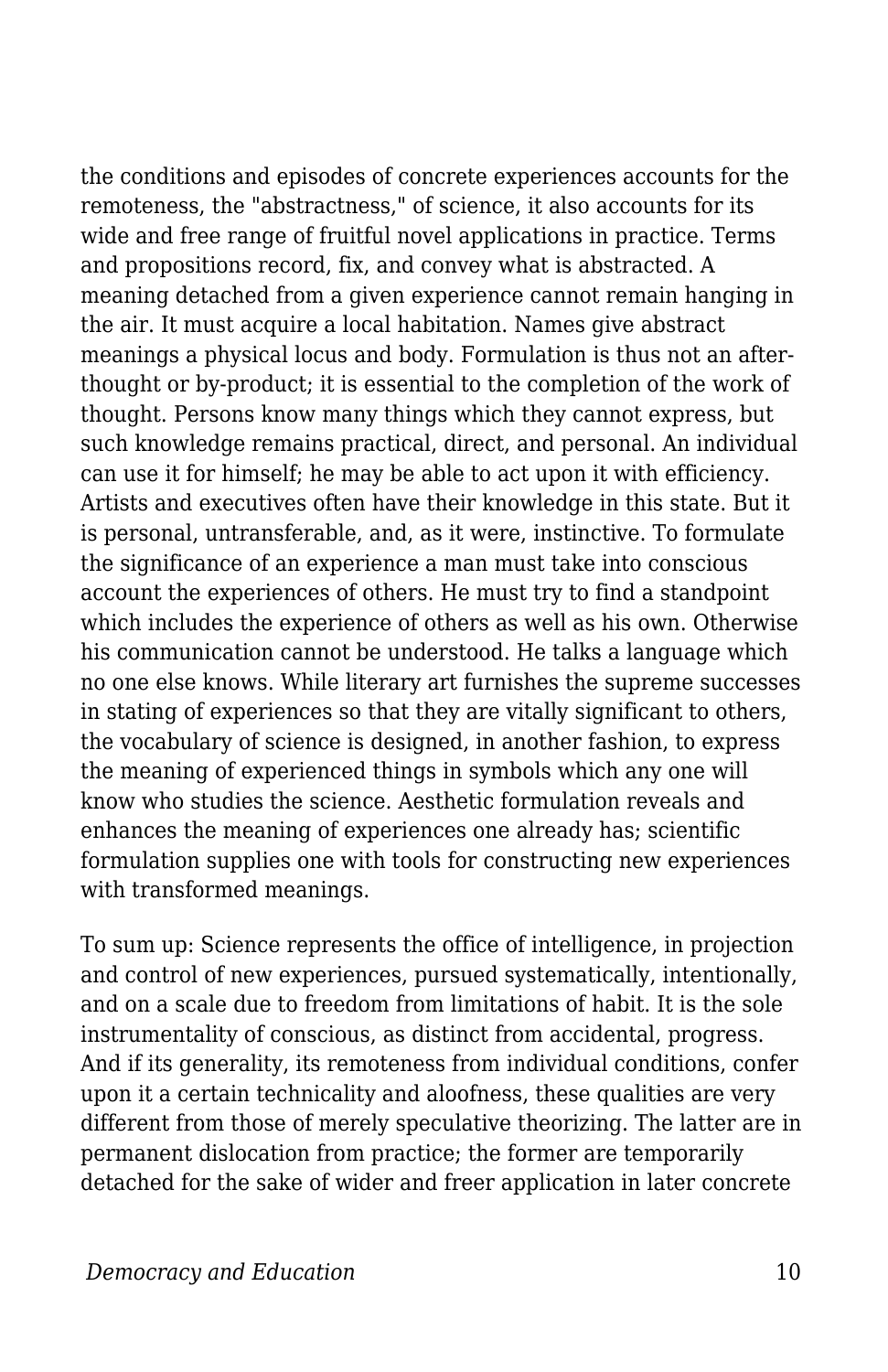action. There is a kind of idle theory which is antithetical to practice; but genuinely scientific theory falls within practice as the agency of its expansion and its direction to new possibilities.

## **3. Naturalism and Humanism in Education**

There exists an educational tradition which opposes science to literature and history in the curriculum. The quarrel between the representatives of the two interests is easily explicable historically. Literature and language and a literary philosophy were entrenched in all higher institutions of learning before experimental science came into being. The latter had naturally to win its way. No fortified and protected interest readily surrenders any monopoly it may possess. But the assumption, from whichever side, that language and literary products are exclusively humanistic in quality, and that science is purely physical in import, is a false notion which tends to cripple the educational use of both studies. Human life does not occur in a vacuum, nor is nature a mere stage setting for the enactment of its drama (ante, p. 211). Man's life is bound up in the processes of nature; his career, for success or defeat, depends upon the way in which nature enters it. Man's power of deliberate control of his own affairs depends upon ability to direct natural energies to use: an ability which is in turn dependent upon insight into nature's processes. Whatever natural science may be for the specialist, for educational purposes it is knowledge of the conditions of human action. To be aware of the medium in which social intercourse goes on, and of the means and obstacles to its progressive development is to be in command of a knowledge which is thoroughly humanistic in quality. One who is ignorant of the history of science is ignorant of the struggles by which mankind has passed from routine and caprice, from superstitious subjection to nature, from efforts to use it magically, to intellectual self-possession. That science may be taught as a set of formal and technical exercises is only too true. This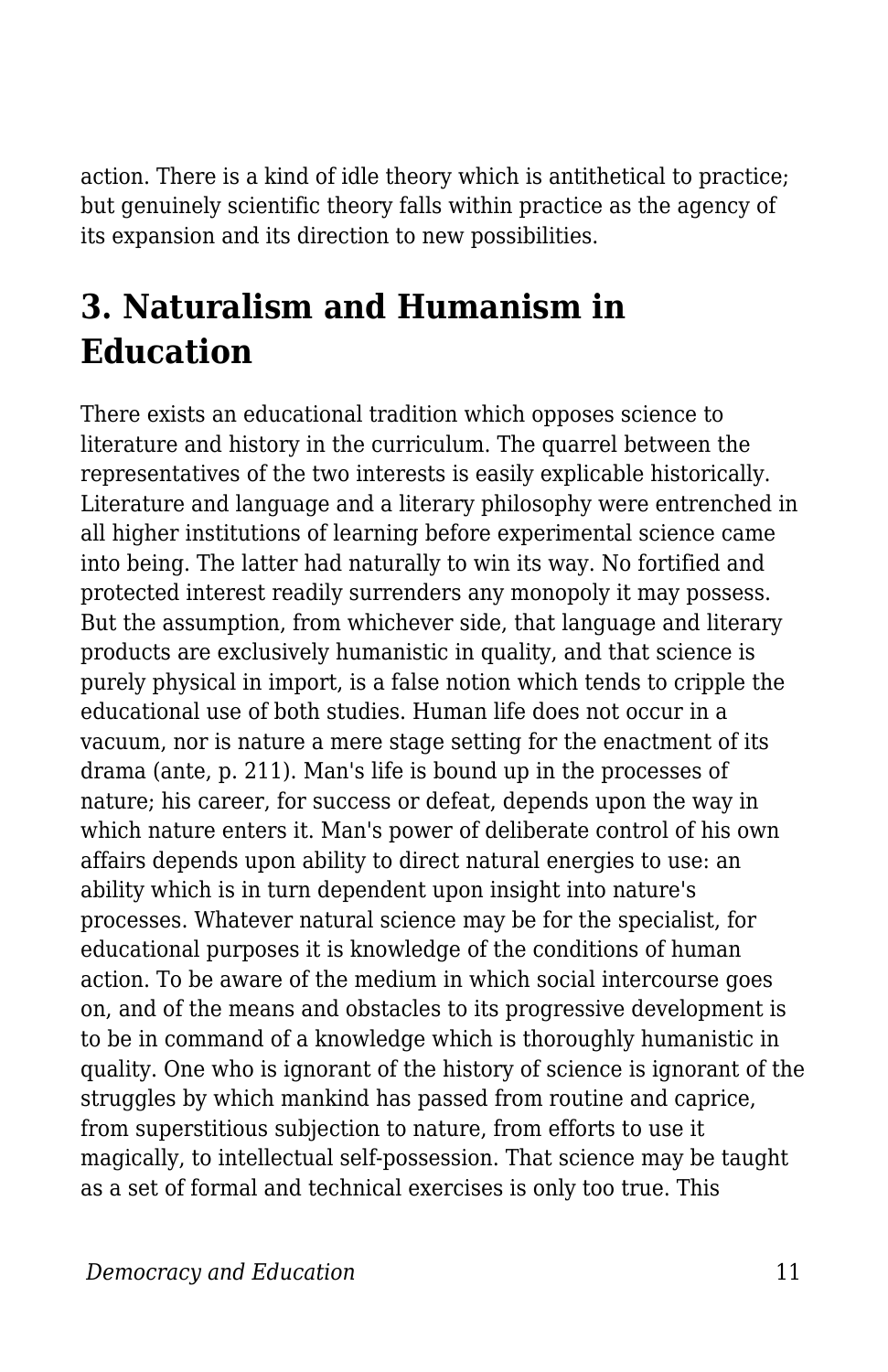happens whenever information about the world is made an end in itself. The failure of such instruction to procure culture is not, however, evidence of the antithesis of natural knowledge to humanistic concern, but evidence of a wrong educational attitude. Dislike to employ scientific knowledge as it functions in men's occupations is itself a survival of an aristocratic culture. The notion that "applied" knowledge is somehow less worthy than "pure" knowledge, was natural to a society in which all useful work was performed by slaves and serfs, and in which industry was controlled by the models set by custom rather than by intelligence. Science, or the highest knowing, was then identified with pure theorizing, apart from all application in the uses of life; and knowledge relating to useful arts suffered the stigma attaching to the classes who engaged in them (See below, Ch. XIX). The idea of science thus generated persisted after science had itself adopted the appliances of the arts, using them for the production of knowledge, and after the rise of democracy. Taking theory just as theory, however, that which concerns humanity is of more significance for man than that which concerns a merely physical world. In adopting the criterion of knowledge laid down by a literary culture, aloof from the practical needs of the mass of men, the educational advocates of scientific education put themselves at a strategic disadvantage. So far as they adopt the idea of science appropriate to its experimental method and to the movements of a democratic and industrial society, they have no difficulty in showing that natural science is more humanistic than an alleged humanism which bases its educational schemes upon the specialized interests of a leisure class. For, as we have already stated, humanistic studies when set in opposition to study of nature are hampered. They tend to reduce themselves to exclusively literary and linguistic studies, which in turn tend to shrink to "the classics," to languages no longer spoken. For modern languages may evidently be put to use, and hence fall under the ban. It would be hard to find anything in history more ironical than the educational practices which have identified the "humanities" exclusively with a knowledge of Greek and Latin. Greek and Roman art and institutions made such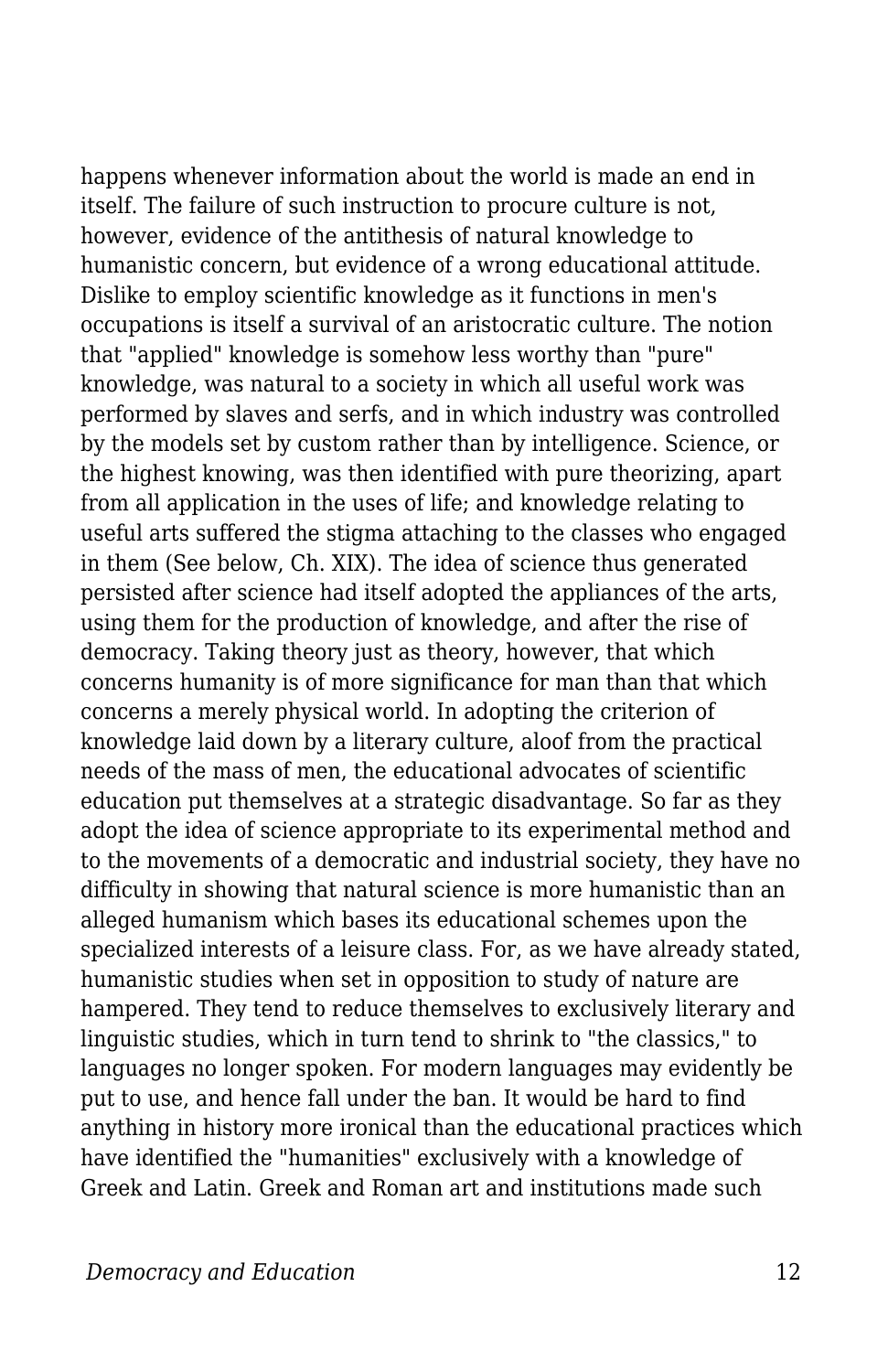important contributions to our civilization that there should always be the amplest opportunities for making their acquaintance. But to regard them as par excellence the humane studies involves a deliberate neglect of the possibilities of the subject matter which is accessible in education to the masses, and tends to cultivate a narrow snobbery: that of a learned class whose insignia are the accidents of exclusive opportunity. Knowledge is humanistic in quality not because it is about human products in the past, but because of what it does in liberating human intelligence and human sympathy. Any subject matter which accomplishes this result is humane, and any subject matter which does not accomplish it is not even educational.

### **Summary**

Science represents the fruition of the cognitive factors in experience. Instead of contenting itself with a mere statement of what commends itself to personal or customary experience, it aims at a statement which will reveal the sources, grounds, and consequences of a belief. The achievement of this aim gives logical character to the statements. Educationally, it has to be noted that logical characteristics of method, since they belong to subject matter which has reached a high degree of intellectual elaboration, are different from the method of the learner - the chronological order of passing from a cruder to a more refined intellectual quality of experience. When this fact is ignored, science is treated as so much bare information, which however is less interesting and more remote than ordinary information, being stated in an unusual and technical vocabulary. The function which science has to perform in the curriculum is that which it has performed for the race: emancipation from local and temporary incidents of experience, and the opening of intellectual vistas unobscured by the accidents of personal habit and predilection. The logical traits of abstraction, generalization, and definite formulation are all associated with this function. In emancipating an idea from the particular context in which it originated and giving it a wider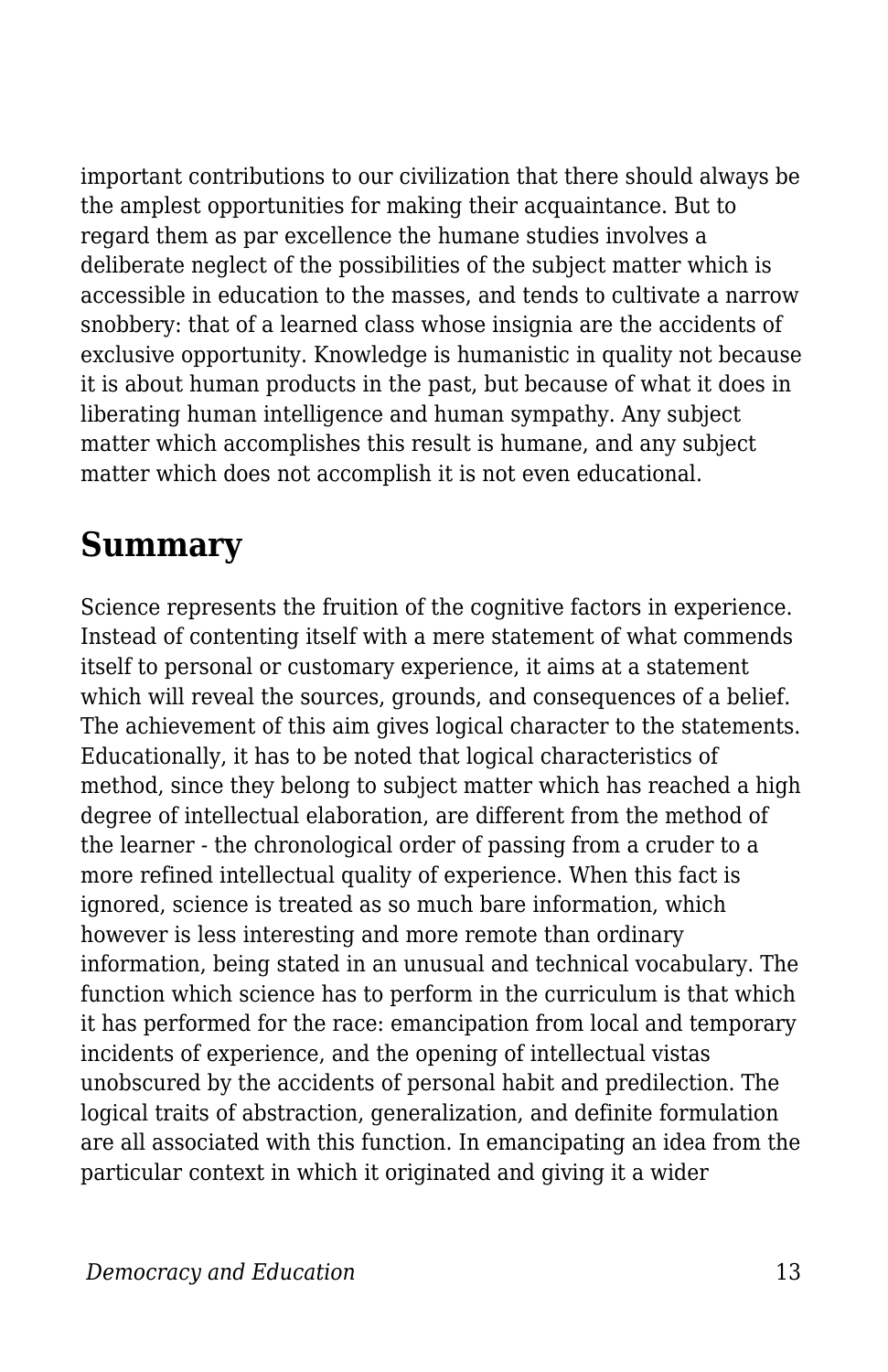reference the results of the experience of any individual are put at the disposal of all men. Thus ultimately and philosophically science is the organ of general social progress. 1 Upon the positive side, the value of problems arising in work in the garden, the shop, etc., may be referred to (See p. 200). The laboratory may be treated as an additional resource to supply conditions and appliances for the better pursuit of these problems.



Dewey, J. (2018). *Democracy and Education (1st ed.)*. EdTech Books. Retrieved from https://edtechbooks.org/democracyandeducation



**[CC0:](https://wiki.creativecommons.org/wiki/Public_domain)** This work is in the public domain, which means that you may print, share,

or remix its contents as you please without concern for